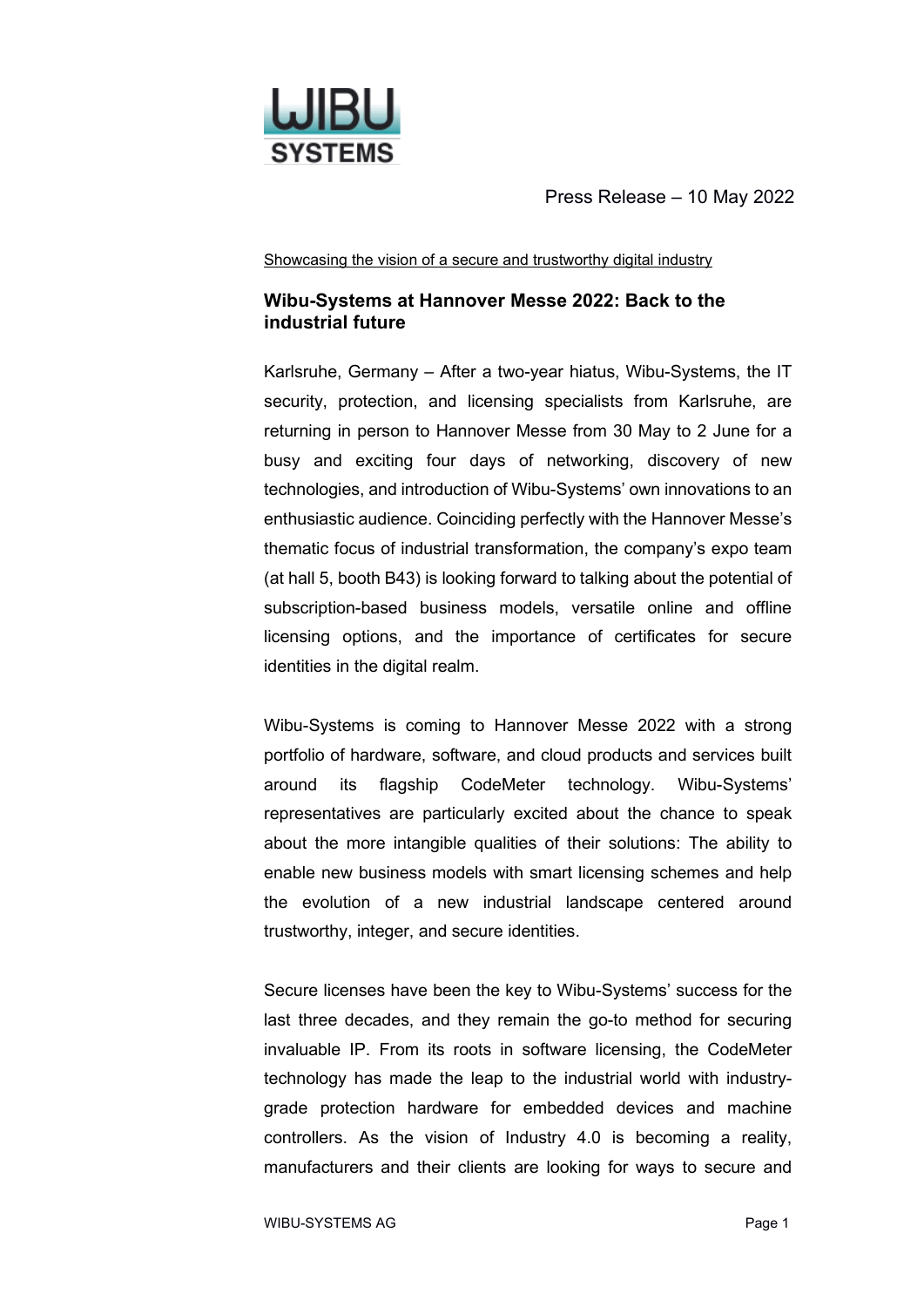

monetize their digital assets on their journey from design to the factory and ultimately to the retailer chain. The flexible licensing models provided by CodeMeter are the perfect solution, enabling a myriad of possibilities: Temporary or pay-per-use licenses, single-feature and feature-upgrade licenses, single-user or network licenses, and many other models, that can also work in offline scenarios, which are not uncommon in a manufacturing world in transition.

Subscription licenses are increasingly recognized as far more than a means to protect IP, but as genuine business enablers. As another technology that has emerged from the software world, where subscriptions are already the norm for many mass-market applications or software suites, subscription licenses are an excellent way to get complex and often expensive hardware into more widespread use, as the often prohibitive investments needed to buy such devices outright are removed and offset by the option of essentially renting them for a more manageable annual or monthly fee, or pay-per-use scheme. CodeMeter's licensing options give manufacturers free rein to find the package that suits them best, from straightforward lease subscriptions to more carefully modelled offerings. This could include the option to buy or subscribe to a basic feature set and then activate additional features on the fly and in response to actual needs.

Licenses are only one side of the equation for a secure and trustworthy digital industrial future. Digital certificates also feature prominently in Wibu-Systems' plans for Hannover Messe 2022, as they are the perfect means to securely identify devices, users, and everything else needed to make the digital economy work. Their usefulness has never been doubted, but the effort to create, distribute, and manage certificates has always been just complex enough to become too high a threshold for many users. And in the smart factories, this complexity only increases, as every actor, device, and object in the process chain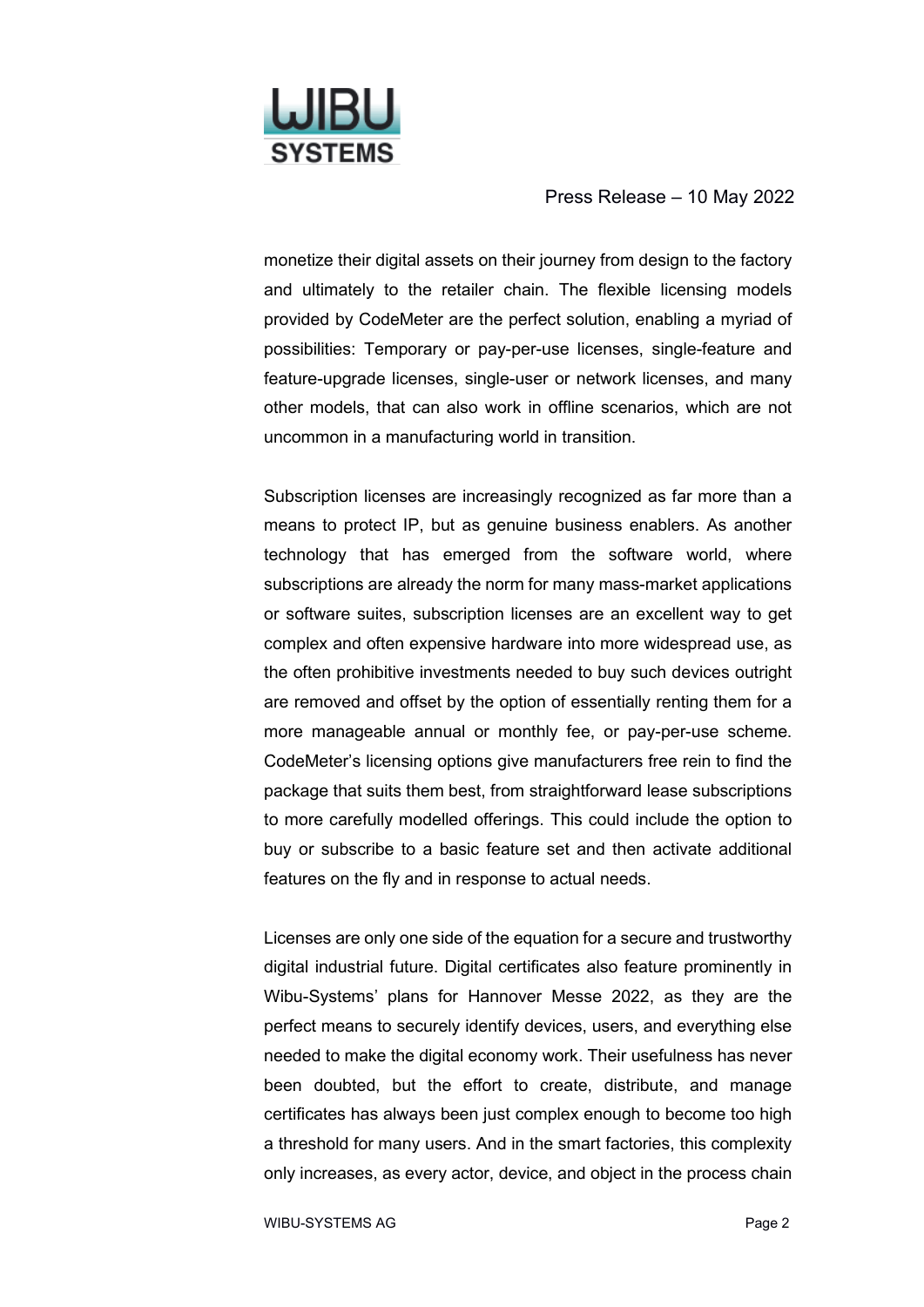

must have a secure and authenticable identity, issued by a trusted certification authority, protected from tampering, and easily accessed for authentication in the field. CodeMeter Certificate Vault is Wibu-Systems' solution to this conundrum, bringing the ease and comfort of Wibu-Systems' flagship licensing technology to the world of certificates to streamline the management and distribution of licenses.

On this topic, Stefan Bamberg, Senior Key Account & Partner Manager at Wibu-Systems, will address the crowd in his talk "Can you identify yourself? Secure identities in practice". The lecture will take place on May 31 at 11:15 a.m. on the Tech Transfer Conference Stage in Hall 2 at Booth A60.

"While we have our spiritual and physical home in the great IT security and innovation community of Karlsruhe, Hannover Messe is something of a home away from home for us," Oliver Winzenried, CEO of Wibu-Systems, noted. "With the help of CodeMeter, we believe that all manufacturers, of any size, economy, and industry, that are embracing digital transformation, can find their way forward, with a servitization approach that meets their clients' demand and with their IP fully protected across the complete product lifecycle."

For personal meetings or interviews with our team on site, please contact sales@wibu.com.